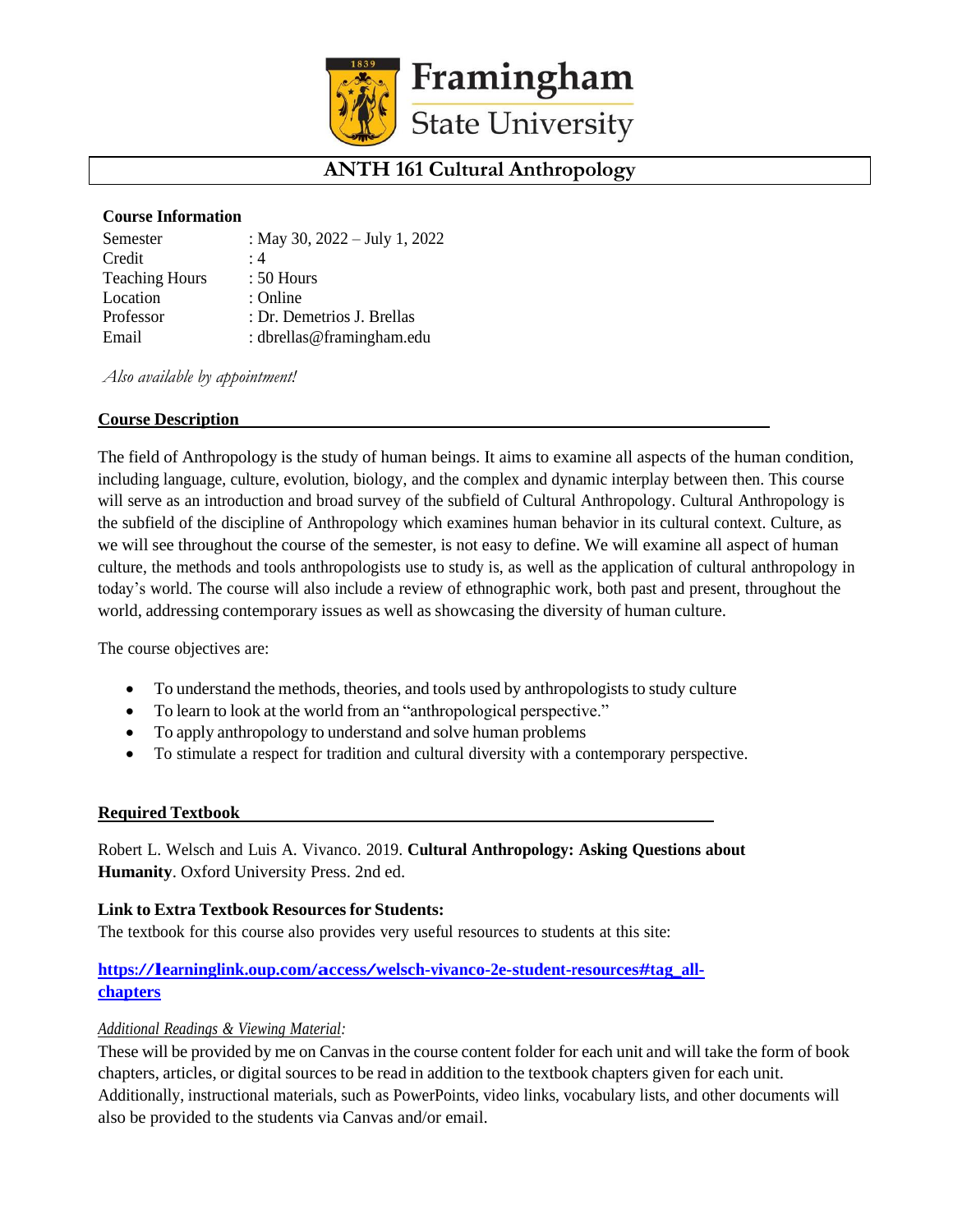

## **Format of Course**

This intensive summer session course in Cultural Anthropology will be a fully asynchronous online course. It combines weekly readings, videos, and assessments with an engaging online discussion via Canvas related to the course modules. The course will require a **significant** commitment of time during the term where students will complete assignments and read the material in preparation for class. This is a fast-paced course in terms of the readings and assessments but we will also have a chance to get to discuss the material in a more casual and fun way on the discussion forums.

## **Assignments and Grading**

Further details of the assignments will be delivered during class and/or uploaded to the Canvas content folder. Your grade will be calculated on the basis of the following:

| Assignment                | % of final Grade   | Number Grade | Letter Grade  |
|---------------------------|--------------------|--------------|---------------|
| Assessments               | 40% (4 @ 10% each) | 95-100       | A             |
|                           |                    | 90-94        | $A-$          |
| <b>Discussion Forums</b>  | 40% (5 @ 8% each)  | 87-89        | $B+$          |
|                           |                    | 83-86        | B             |
|                           |                    | 80-82        | $B-$          |
| <b>Ethnography Report</b> | 20%                | 77-79        | $C+$          |
| <b>Total Grade</b>        | 100%               | 73-76        | $\mathcal{C}$ |
|                           |                    | 70-73        | $C-$          |
|                           |                    | 60-69        | D             |
|                           |                    | $0 - 59$     | F             |
|                           |                    |              |               |

### **Assessments**

Every week there will be one Assessment to complete on Canvas. Assessments are somewhere between a Quiz and a Test and are meant to evaluate your retention, understanding, and ability to apply the course material. They will consist of 20-25 questions relating to the lessons covered in the weekly unit modules. These questions will be multiple choice, multiple answer, fill-ins, matching, and constructed response (short answer/short essay) type questions. These assessments will be available all week (Monday Mornings to Sunday at Midnight). These can be completed on Canvas without any time restriction, apart from having to be finished at the end of that weekend (Sundays at 11:59pm).

### **Discussion Forum**

Every week there will also be an active discussion forum. Consisting of one or two prompt-based discussion threads depending on the unit. Participation in the discussion forum is designed to apply what you have learned from the readings and course material. More importantly, it will be a place where we can examine culture together by drawing from our own experiences, thoughts, backgrounds, and traditions together. It is meant to be a place for living discussion where we will get to know one another through the material. The forums will not adhere to a very strict written format or guidelines. Here we can take advantage of the fact that this is a small group of students and create an area of real conversation together. Discussions, just like the assessments will be available all week (Monday Mornings to Sunday at Midnight). The only exception to this timeline is the final discussion forum which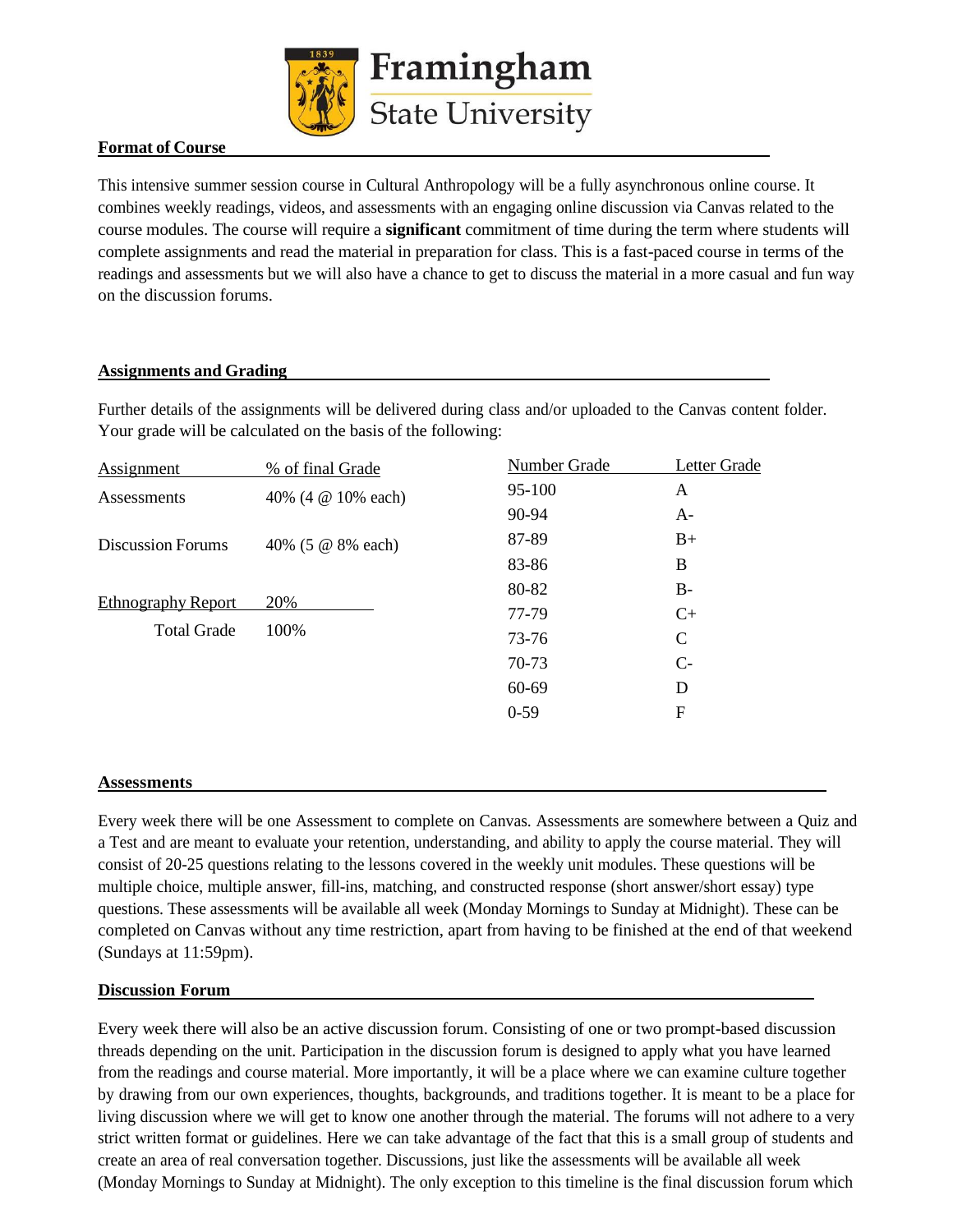

will be due on Friday, July 1<sup>st</sup>. Every student will share a unique response to the prompt and be responsible throughout the week for replying or commenting on at least 2 other people's posts to receive full credit. I will also be answering the prompts and taking part in the conversation with you as well. Specific guidelines will be posted on Canvas but these are meant to be relaxed interesting conversations, remember you are already being evaluated by the assessments every week. Have fun with the forum, speak your mind and don't worry about how well written you think it is!

## **Final Paper: Ethnography Report:**

As part of this course we will examine ethnographic publications presenting the results of anthropological research. I will make many of these available on the course site. As part of the class each one of you will select and read one of these ethnographic books. Students will select their source text by the second week of class. Students will be responsible for writing a 4-5 page report on their chosen ethnography. The prompt with the assignment details can be found on the course site. The report will be due by Midnight on July 1<sup>st</sup>.

## **Communication with Me:**

You are welcome to e-mail me at any time for any reason. I like to think that I am a fairly quick responder but sometimes throughout the term it may take up to 24hrs, particularly over the weekends. I am generally available for zoom from Monday-Thursday from 11am- 2pm, just email me and I will set up a chat with you! I can also schedule availability outside of those times by appointment as well. I encourage students to email me whenever they need help or with any concerns they have or for me to hop in to zoom if they want to talk.

## **Writing Resources and Help:**

The university has an excellent, free writing tutor service at CASA (Center for Academic Support and Advising). They also offer various services and accommodations for to students. Visit their site at: <https://www.framingham.edu/academics/center-for-academic-success-and-achievement/>

### **Academic Honesty:**

Faculty members of the Sociology Department are committed to maintaining high academic standards. Students should be aware of Framingham State University's policies concerning academic honesty. Infractions include plagiarism, cheating on assessments, unauthorized collaboration with other students, and submitting work in more than one course for academic credit. According to the FSU catalog, plagiarism is defined as "claiming as one's own work the published or unpublished literal or paraphrased work of another". Academic dishonesty is a serious violation. Penalties for violations of academic honesty can include receiving a failing grade for the course and punishments of academic suspension or dismissal from the College.

### **Antiracism at FSU:**

At Framingham State University, faculty, staff, and students work together to sustain a learning, working, and living community free from hate, discrimination, harassment, and intolerance. We recognize the damaging effects of systemic racism—including policies, structures, and historic practices—on the experience and success of communities of color. Coming from different backgrounds and different levels of privilege, we can all affirm and engage in antiracist work. Diversity of voices, and of minds, strengthens our ability to solve problems and to ask and answer questions about the world we share. As your instructor, I commit to upholding community values of inclusion, civility, accessibility, and mutual respect. I expect this class to commit to creating a community that affirms and welcomes all persons from diverse backgrounds and experiences, and supports the realization of everyone's potential.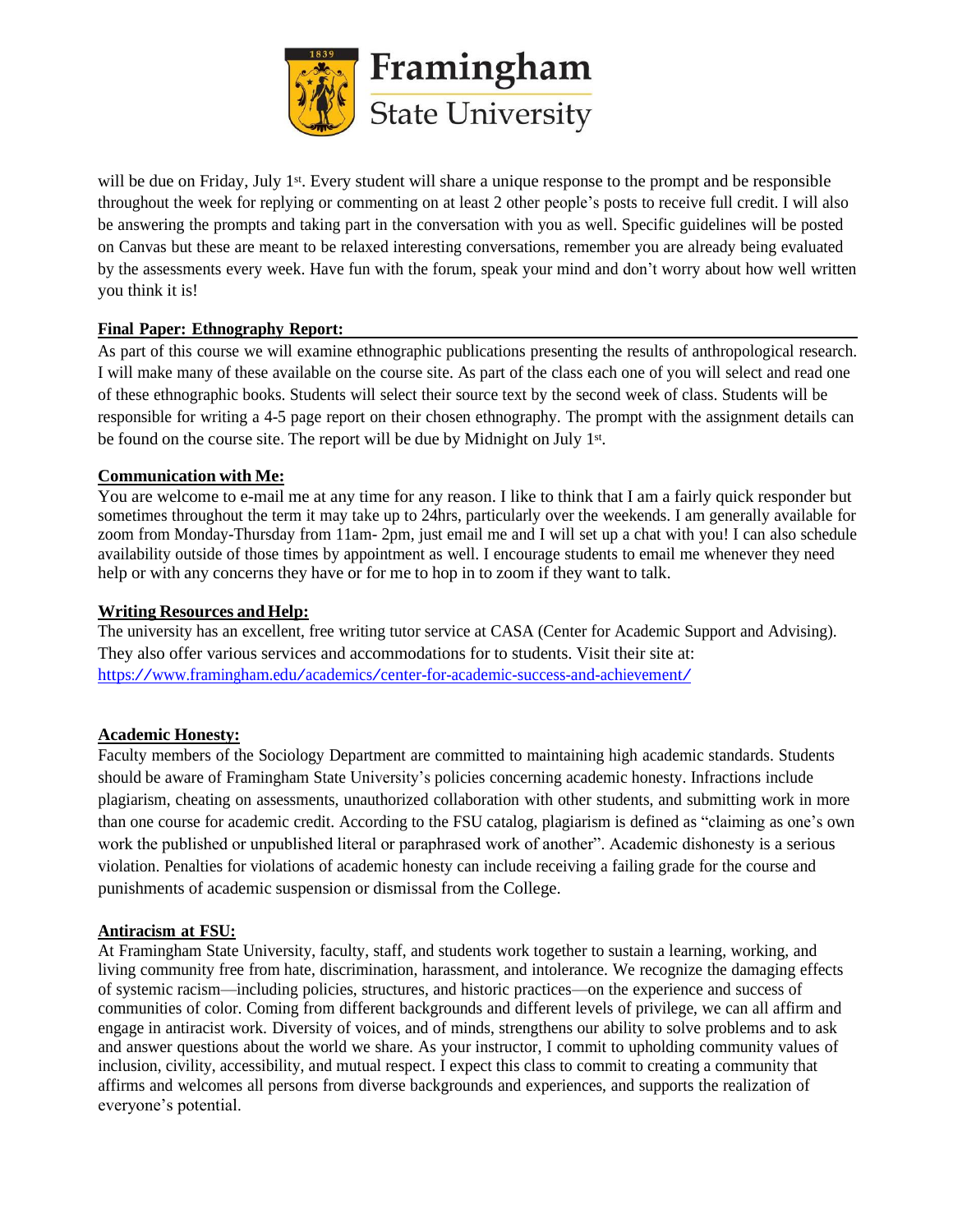

# **FSU Notice of Non-Discrimination and Diversity:**

Framingham State University is committed to a policy of non-discrimination, equal opportunity, diversity, and affirmative action. The University is dedicated to providing educational, working, and living environments that value the diverse backgrounds of all people. Furthermore, the Massachusetts Civil Rights Act ("MCRA," M.G.L. c. 12, §§ 11H, 11I, 11J) protects the rights of all residents of and visitors to Massachusetts to be free from biasmotivated threats, intimidation, and coercion that interfere with their civil rights. The MCRA protects the right to attend school, live peacefully, and enjoy other basic rights.

*(Schedule & Readings Outline Follows on Next Page)*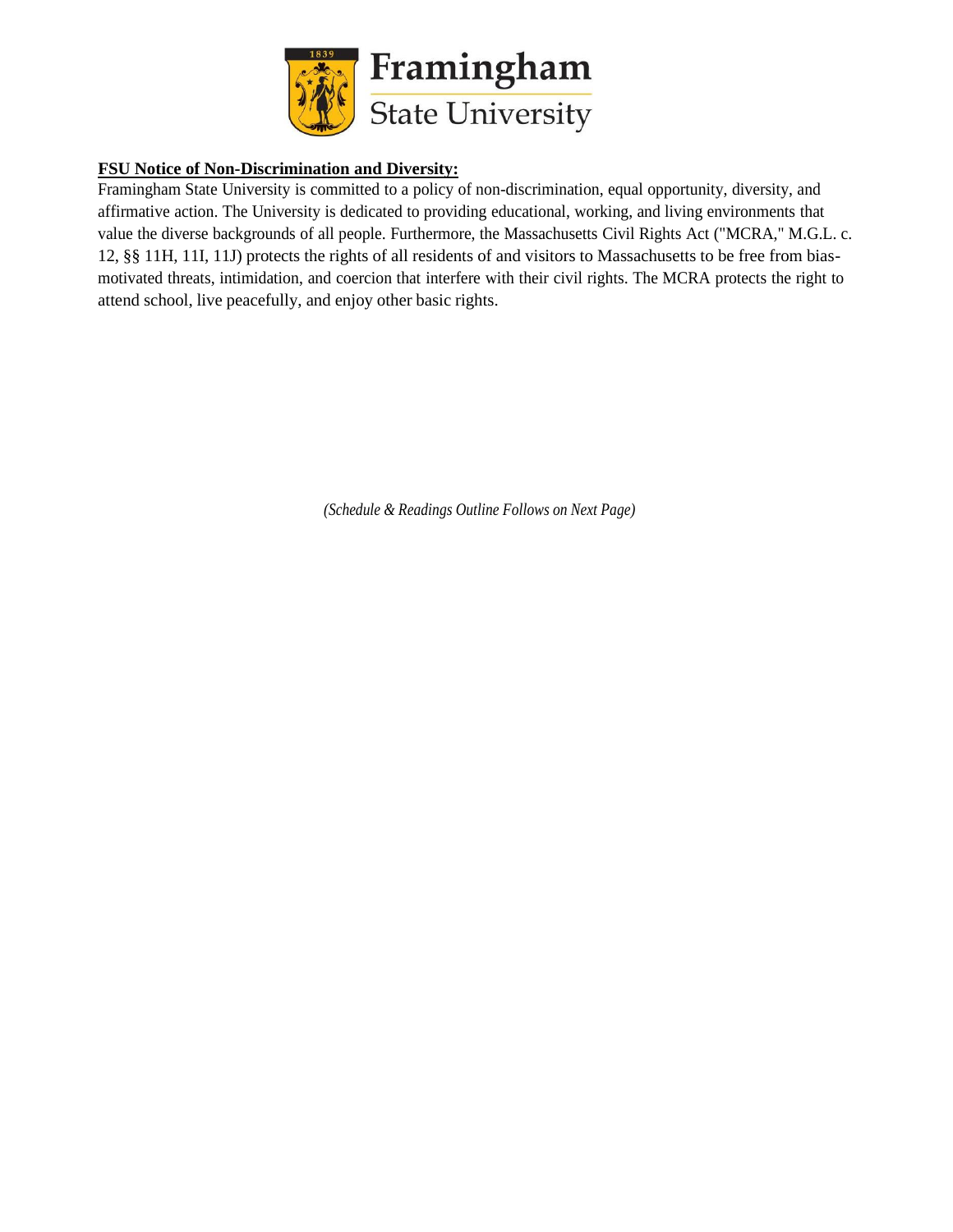

# **Cultural Anthropology**

# Anthropology 161 – Summer 2022

Course Schedule and Readings Brief Summary

\*Detailed descriptions of the requirements and main ideas for each content unit and module will be found on the Canvas course site. All support material and lessons can also be found on campus. Assignments, discussions, and assessments are also to be completed on *Canvas by the listed due-dates.*

## **Unit 1: Introduction to Anthropology (May 30th – June 5th)**

**Lesson Module A:** Introduction and core principles of anthropology

**Textbook Readings:** Welsch & Vivanco: Chapter 1

**Lesson Module B:** Studying Culture

**Textbook Readings:** Welsch & Vivanco: Chapter 2; Chapter 3

**\*Other Readings & Viewing Material:** See Canvas.

**Assessment #1 and Discussion Forum #1 Due on Sunday, June 5th by 11:59pm**

## **Unit 2: Expressions of Culture Part I (June 6th – June 12th)**

**Lesson Module A:** Anthropology of Language

**Textbook Readings:** Welsch & Vivanco: Chapter 4

**Lesson Module B:** Humans and their Environment: Foodways and Culture

**Textbook Readings:** Welsch & Vivanco: Chapter 6; Chapter 7

**\*Other Readings & Viewing Material:** See Canvas.

**Assessment #2 and Discussion Forum #2 Due on Sunday, June 12th by 11:59pm Ethnography Report Book Choice Due by Wednesday, June 8th by 11:59pm**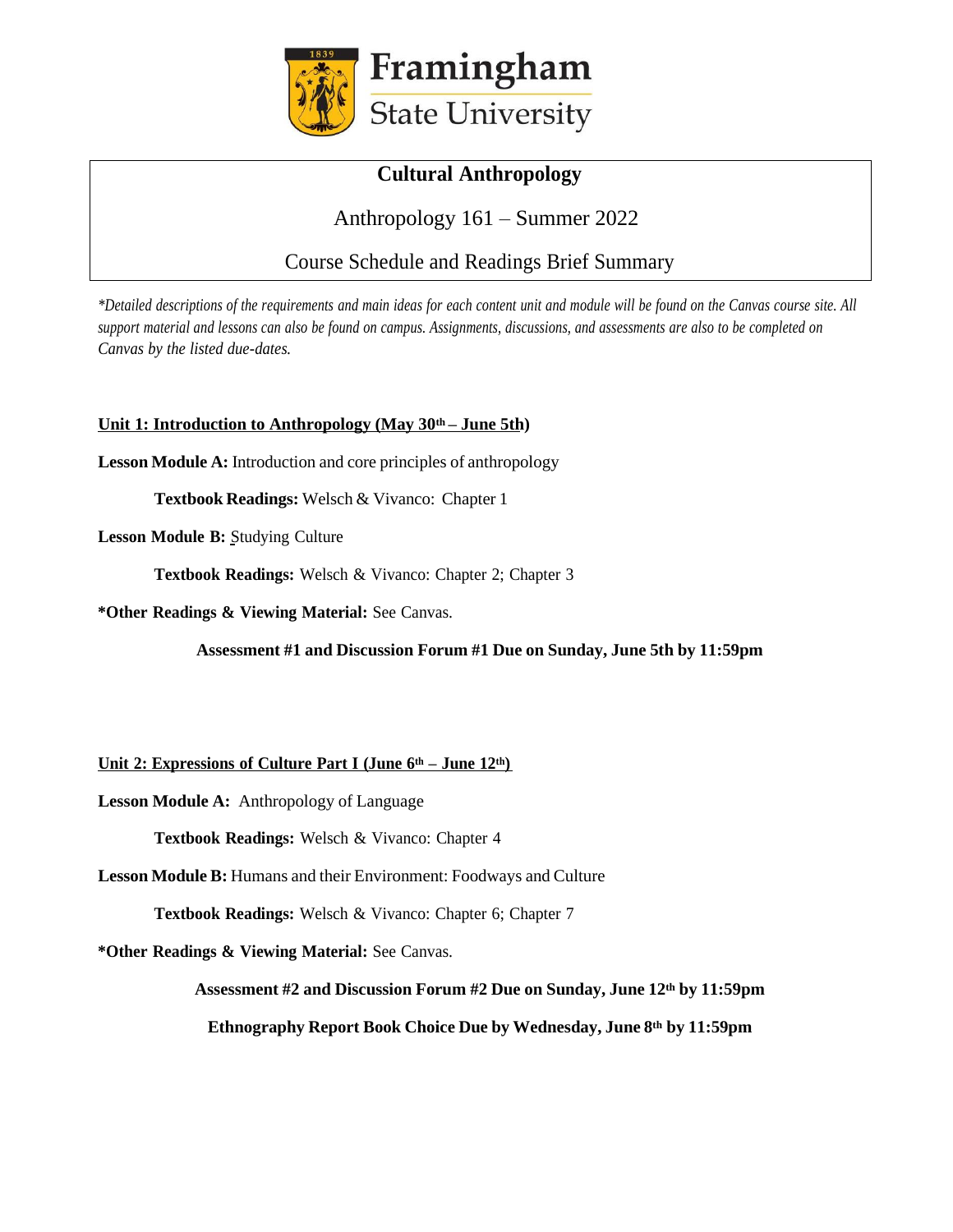

**Unit 3: Expressions of Culture Part II (June 13th – Jun 19th)**

**Lesson Module A:** Crafting Identities I: Kinship, The Family, & Gender

**Textbook Readings:** Welsch & Vivanco: Chapter 11; Chapter 12

**Lesson Module B:** Crafting Identities II: Ethnicity, Race, & Power

**Textbook Readings:** Welsch & Vivanco: Chapter 10

**\*Other Readings & Viewing Material:** See Canvas.

**Assessment #3 and Discussion Forum #3 Due on Sunday, June 19th by 11:59pm**

#### **Unit 4: Expressions of Culture: Part III (June 20th - June 26)**

**Lesson Module A:** Religion, Ritual, and Magic

**Textbook Readings:** Welsch & Vivanco: Chapter 13

**Lesson Module B:** Health, Illness, and Culture

**Textbook Readings:** Welsch & Vivanco: Chapter 14

**\*Other Readings & Viewing Material:** See Canvas.

**Assessment #4 and Discussion Forum #4 Due on Sunday, June 26th by 11:59pm**

**<u>Unit 5: Culture in a Changing World (June**  $27$ **<sup>th</sup> – July 1<sup>st</sup>)**</u>

**Lesson Module A:** Globalization and Culture

**Textbook Readings:** Welsch & Vivanco: Chapter 6

**Lesson Module B:** Materiality & The Social Meaning of *Things*

**Textbook Readings**: Welsch & Vivanco: Chapter 15

**Discussion Forum #5 Due on Friday, July 1st by 11:59pm (No Assessment This Week)**

**Final Ethnography Report Due on Friday, July 1st by 11:59pm.**